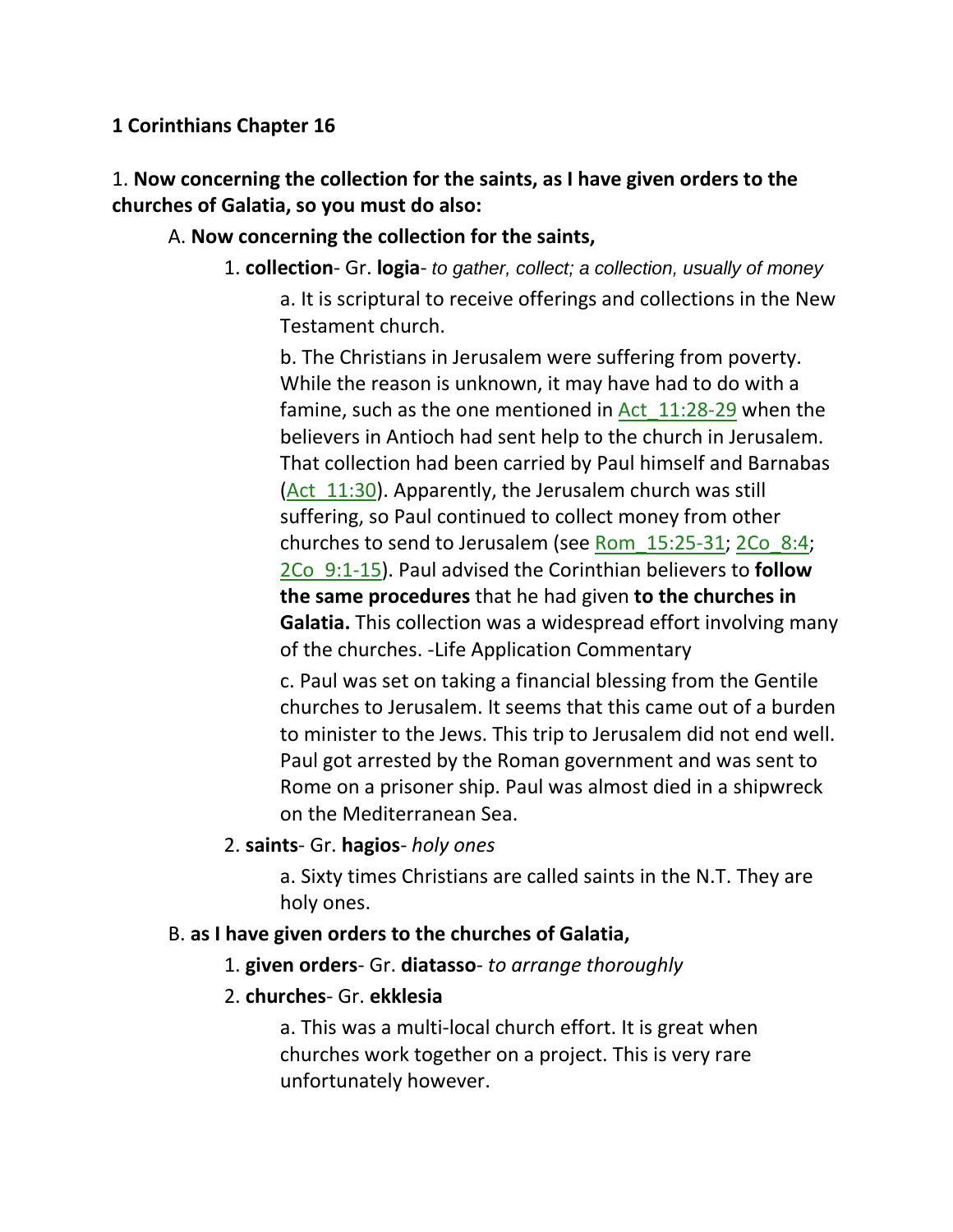b. This large collection included churches in Asia minor, Macedonia, and Achaia where Corinth was. It even stretched as far as the church at Rome. Rom\_15:26

#### 3. **Galatia**

a. These were probably the churches of southern Galatia, which included Pisidian Antioch, Iconium, Lystra, and Derbe.

#### C. **so you must do also**

#### 1. **must**- *not in Greek, omit*

a. This is a misfortunate translation. It is not found in the Greek. We never **must** give financially. We are to give as we purpose in our heart, not out of necessity or begrudgingly.

#### 2. **do**- Gr. **poieo**

a. Just promising something does not actually benefit anyone. Doing something does!

## 2. **On the first** *day* **of the week let each one of you lay something aside, storing up as he may prosper, that there be no collections when I come.**

#### A. **On the first day of the week let each one of you lay something aside,**

1. **first day of the week**- Gr. **kata mia sabbaton**- *according to one of the sabbaths*

a. This is Sunday for the early Christians. They met on Sunday to commemorate the resurrection of Jesus which was on the first day of the week- Sunday. Acts. 20:7 This is called the Christian sabbath. The Jewish sabbath was on Saturday.

b. However, one day is not more holy than any others. We can and should worship God every day!

#### 2. **lay aside**- Gr. **tithemi**- *to put or place*

a. Paul teaches the Corinthians the commendable habit of continued giving to the Lord. He uses the present tense of the verb *to put aside* to indicate that every believer was do so regularly. Paul fails to say where the "something" should be stored, but he implies that the individual believer should store these gifts "by himself" until Paul arrived to collect them. - Bakers Commentary

#### B. **storing up as he may prosper,**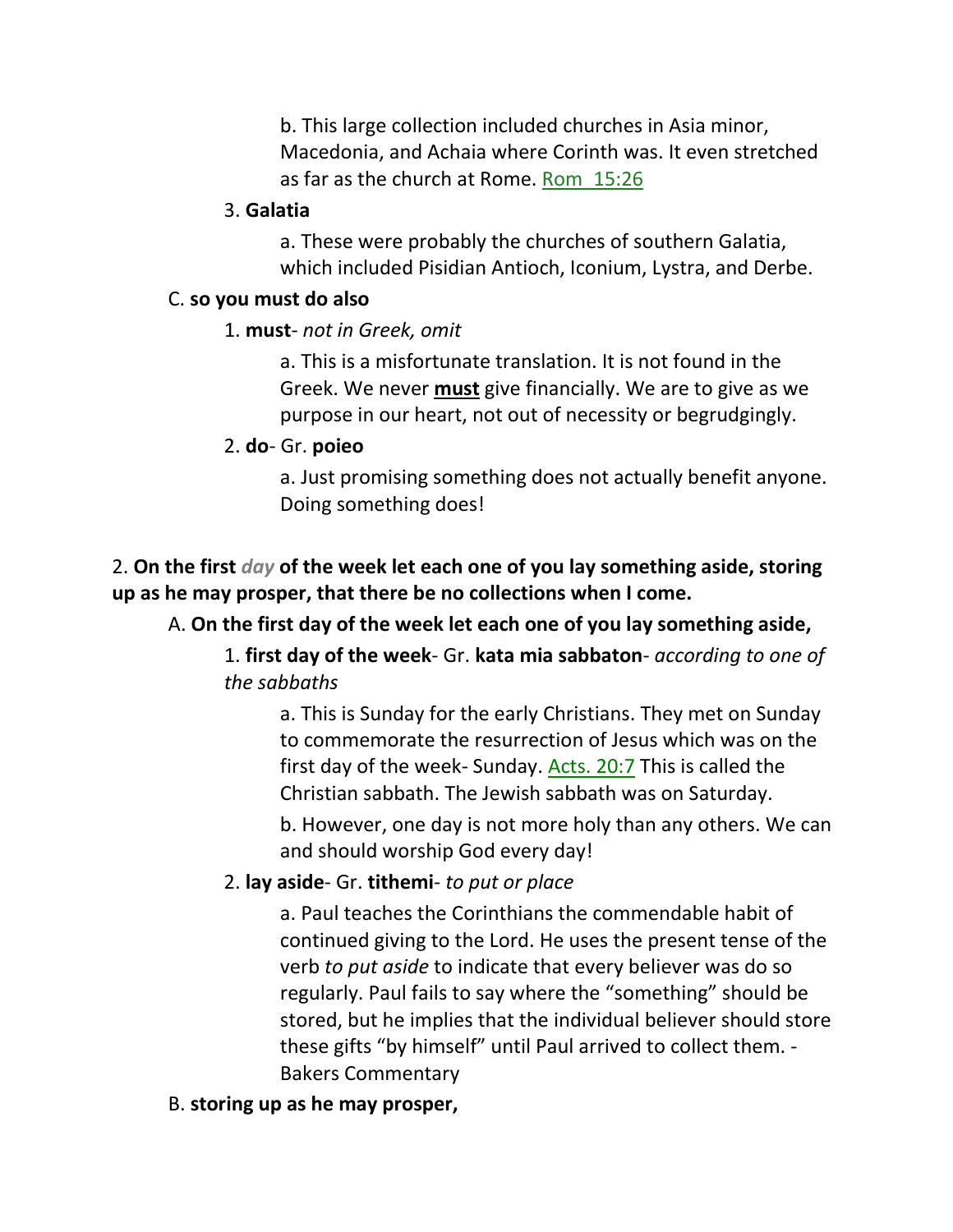### 1. **storing up**- Gr. **thesaurizo**- *to gather treasure, treasure up*

a. True, the Corinthian church had administrators (1Co 12:28), and deacons were charged with administering funds and caring for the poor (Act  $6:1-6$ ; compare Php  $1:1$ ; 1Ti  $3:8-13$ ). Undoubtedly, they gathered donations from the Christians to carry out their ministry to the needy. But the wording of the text seems to suggest that gifts for the Jerusalem Christians were kept by the individual at home. Paul tells the Corinthian believers to give on the first day of the week but he does not stipulate that their gifts he collected by church officials. The money was not for local needs, to be distributed by the deacons. It was a special gift set aside by the individual for the Jerusalem saints. -Baker Commentary

# 2. **prosper**- Gr. **euodoo**- *to have a good or prosperous journey* a. We should trust God to prosper so we can have more to

give! b. You are not responsible to give what you don't have, but to

give out of what you do have. 2 Cor. 8:12

## C. **that there be no collections when I come.**

## 1. **collections**-Gr. **logia**

a. This would alleviate any pressure by Paul's presence among them. We are to give willingly not under pressure.

b. This also alludes to Paul not wanting to prolong the collections.

# 3. **And when I come, whomever you approve by** *your* **letters I will send to bear your gift to Jerusalem.**

## A. **And when I come,**

1. **come**- Gr. **paraginomai-** *to come to be or present, i.e., to come, approach, arrive*

B. **whomever you approve by your letters I will send to bear your gift to Jerusalem.**

1. **approve**- Gr. **dokimazo**- *to test in order to approve and utilize*

a. Verses 3 and 4 give us very valuable insight into the care that should be taken with funds that are gathered in a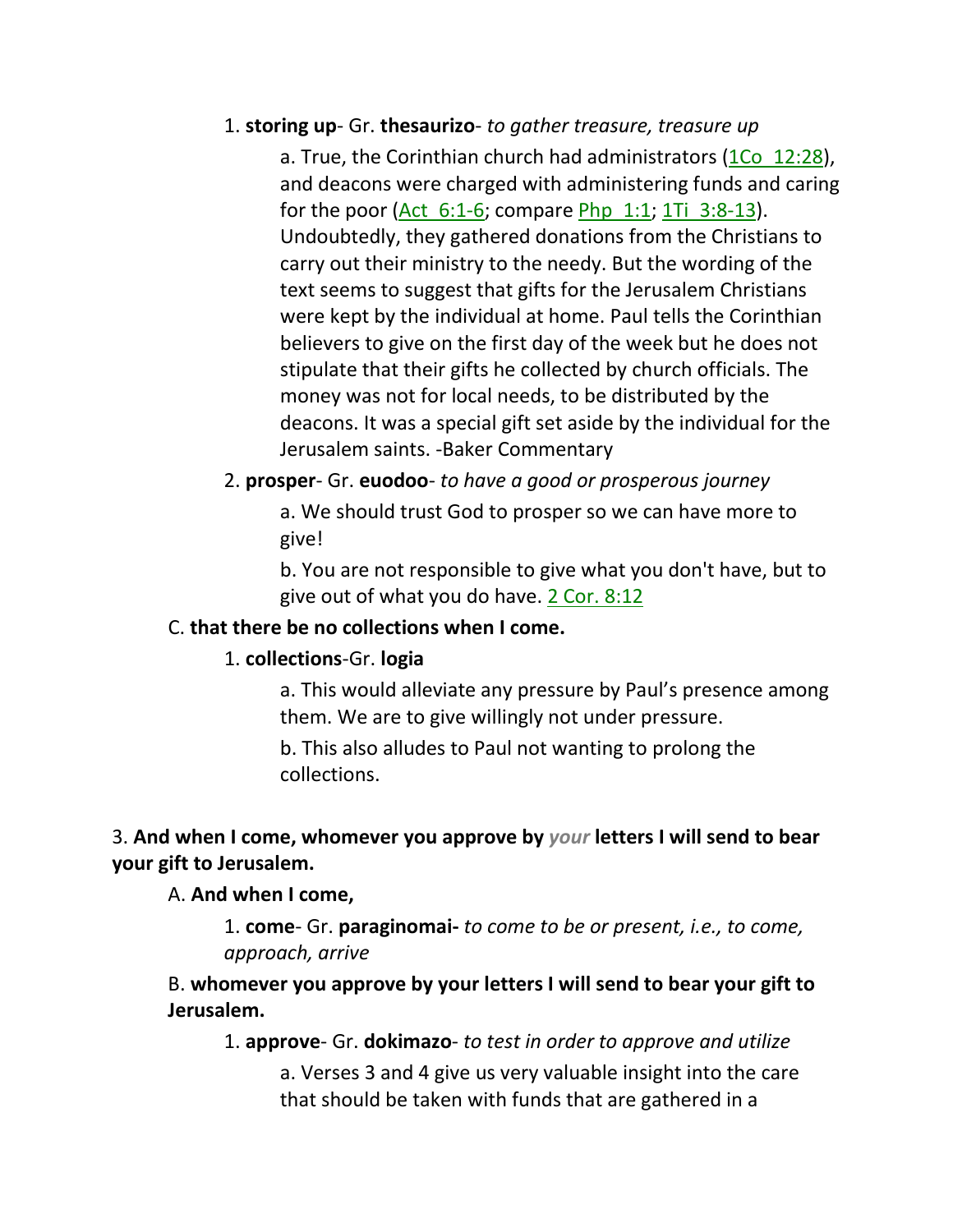Christian assembly. It is noticeable, first, that the funds were not to be entrusted to any one person. Even Paul himself was not to be the sole recipient. Secondly, we notice that the arrangements as to who would carry the money were not made arbitrarily by the Apostle Paul. Rather, this decision was left to the local assembly. When they selected the messengers, Paul would **send** them **to Jerusalem**. -Believers Bible **Commentary** 

## 2. **letters**- Gr. **epistole**

a. It was common in the early church to send people with your letter of recommendation to others so they could be received. Act 18:27, 2Co 3:1 Here Paul wanted the Corinthian church to write letters of recommendation for the person[s] that they wanted to send to Jerusalem as proof of trustworthiness. We should not trust just anyone and everyone. They need to be proven and recommended.

## 3. **send-** Gr. **pempo**

## 4. **bear**- Gr. **apophero**- *to carry from*

## 5. **gift**- Gr. **charis**- *favor, gift*

a. NT giving should be given as grace. It is not forced but freely given out of love and generosity. God's grace to us is not forced from Him or is it an obligation. It is freely given. We also should give in grace!

## 6. **Jerusalem**- *means city of peace*

a. God named this city by faith! It has been everything but the city of peace since it was founded. However it will become the city of peace when Jesus comes to rule the earth from it.

# 4. **But if it is fitting that I go also, they will go with me.**

# A. **But if it is fitting that I go also,**

1. **fitting**- Gr. *of equal value; worthy, estimable, worthy of, correspondent to, comparable, countervailing, suitable* 

> a. Paul will end up going with this offering to Jerusalem. It was not fitting for him to go but he went anyway! He actually was warned the whole way to not go, but he did anyway.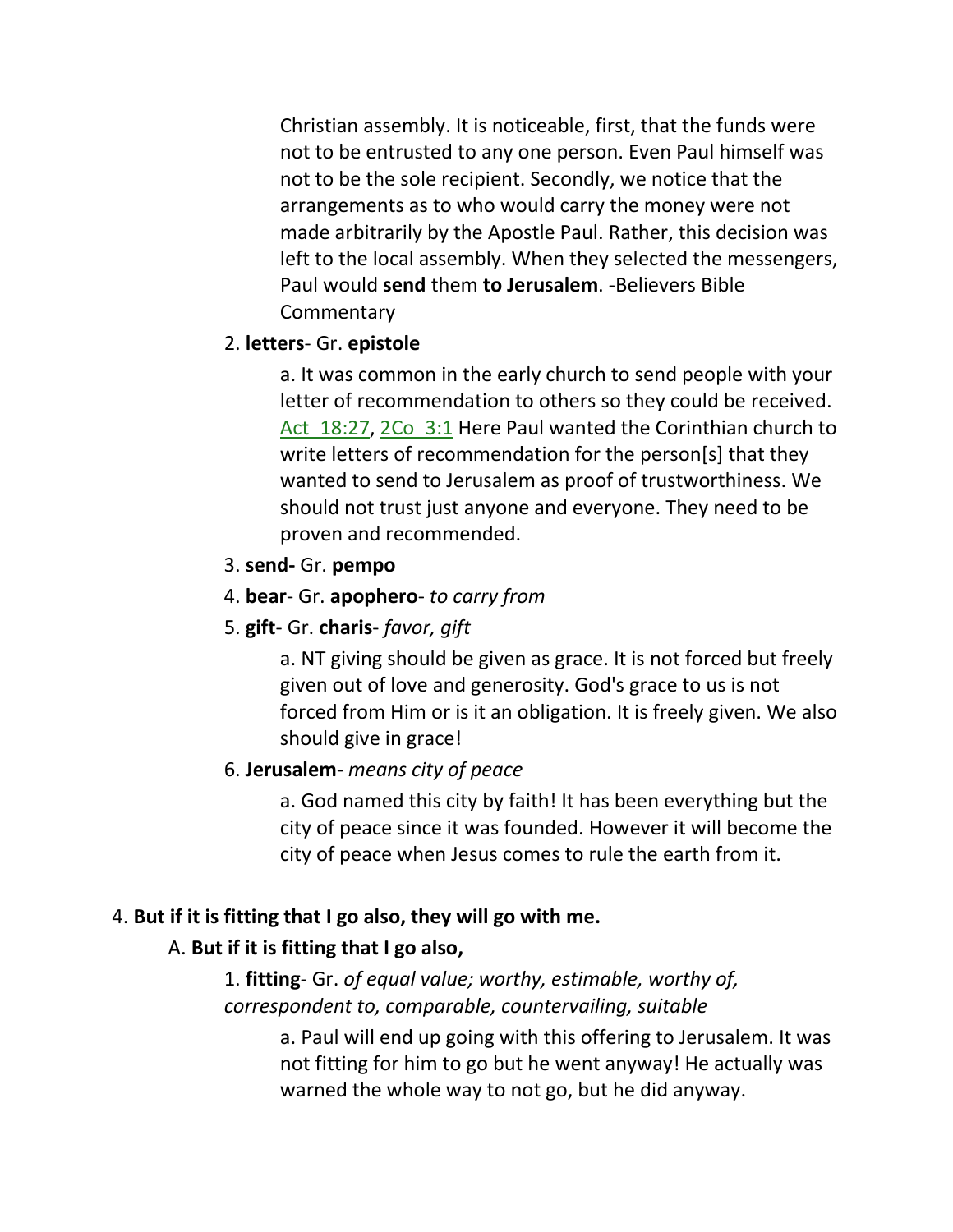Apparently, he was set on ministering the Jews. He ended up arrested and sent to Rome.

- 2. **go** Gr. **poreuomai** *to travel on a journey*
- B. **they will go with me.**

1. Paul did have men go with him to Jerusalem but no one from Corinth was mentioned. Maybe they did not end up giving anything in the offering?

# 5. **Now I will come to you when I pass through Macedonia (for I am passing through Macedonia).**

- A. **come** Gr. **erchomai** *to come or go*
- B. **pass through** Gr. **dierchomai** *go or come through*
- C. **Macedonia** *means extended land*

1. At the end of a three-year stay in Ephesus, Paul wrote his letter and probably gave it to Timothy to deliver  $(1C<sub>0</sub> 16:10)$ . Paul originally planned to follow Timothy a short while after  $(1Co 4:19)$ , visiting Corinth on the way to and from Macedonia (2Co\_1:15-16). He had to change his plan and visit only after a longer stay in Ephesus (1Co  $16:8$ ), then on to Corinth after Macedonia, to stay for a while (1Co 16:6-7). -MacArthur Commentary

# 6. **And it may be that I will remain, or even spend the winter with you, that you may send me on my journey, wherever I go.**

## A. **And it may be that I will remain,**

1. **remain**- Gr. **parameno**

- B. **or even spend the winter with you,**
	- 1. **spend the winter** Gr. **paracheimazo** *to winter besides*

a. We all go through winters [times of hardship] in our life. It is always comforting to do it beside other people of like faith.

## C. **that you may send me on my journey,**

## 1. **send on my journey**- Gr. **propempo**- *to send forth*

a. This means to furnish him with provisions or finances to travel with. This was wishful thinking with this bunch. They had not given Paul a denarius up until now!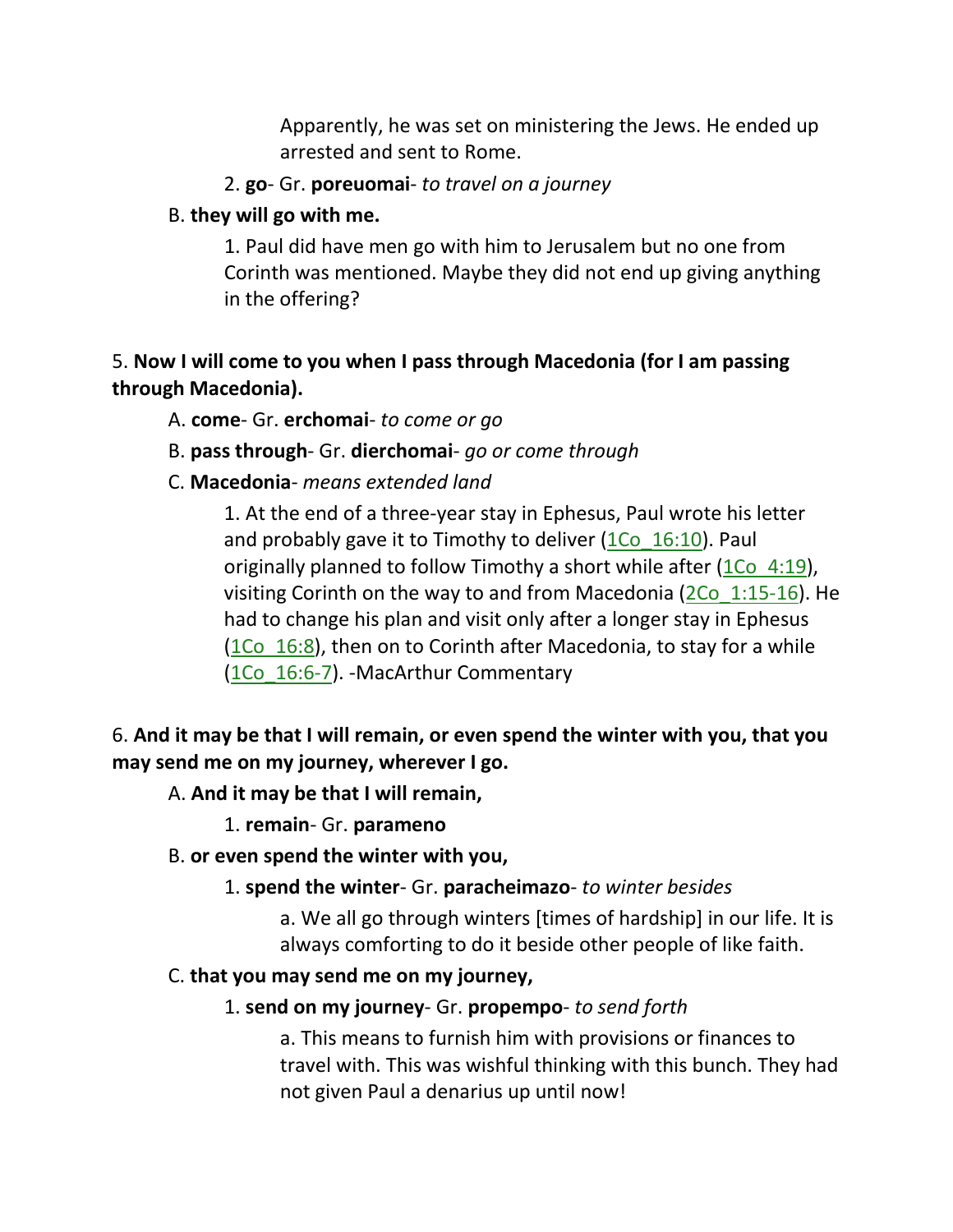### D. **wherever I go**

1. **go**- Gr. **poreuomai**- *to travel on a journey*

7. **For I do not wish to see you now on the way; but I hope to stay a while with you, if the Lord permits.** 

### A. **For I do not wish to see you now on the way,**

1. **wish**- Gr. **thelo**- *will or desire*

- 2. **see** Gr. **eido**
- 3. **way** Gr. **in parodos** *beside the path*

a. Paul did not want a short token visit with them. He did not just want to say hi and bye to them. He wanted to spend quality time with them.

## B. **but I hope to stay a while with you,**

1. **hope**- Gr. **elpizo**

- 2. **stay** Gr. **epimeno** *to remain upon*
- 3. **a while** Gr. **tis chronos** *some time*

a. Quality time is also quantity time! Many only give their kids a few minutes a day and call it quality time. It is not quality if there is not quantity was well.

## C. **if the Lord permits**

## 1. **permits**- Gr. **epitrepo**- *to allow*

a. Paul kept his schedule and plans in the Lord's hands. James tells us it is evil to boast in what you will do today or tomorrow. We should say, "If the Lord wills we will go here and do this or that."  $jas$  4:15

## 8. **But I will tarry in Ephesus until Pentecost.**

## A. **will tarry**- Gr. **epimeno**- *to remain upon*

## B. **Ephesus**

1. It is from this verse we know that this letter was written from Ephesus.

#### C. **Pentecost**- *means fiftieth*

1. The feast of weeks, or of harvest, which was fifty days from the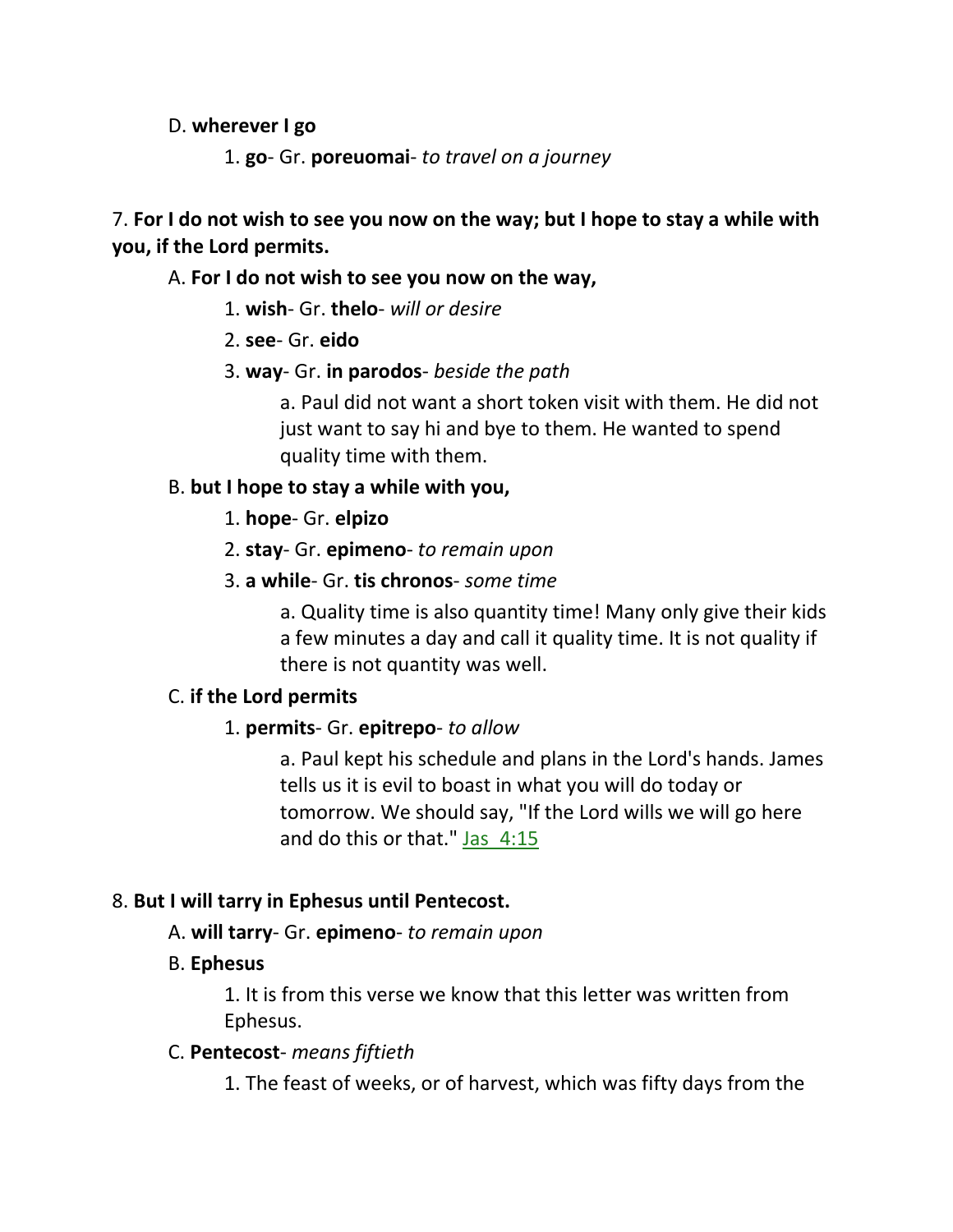Passover; which though abrogated at the death of Christ, was observed by the Jews, and is mentioned by the apostle, not as a festival that the Christians were obliged to regard, or did regard, but as pointing out the time he intended to stay at Ephesus: and we elsewhere read, that he was greatly desirous of being at Jerusalem on the day of Pentecost, Act 20:16 not to keep it, but because there would then be abundance of people from all parts there, to whom he should have an opportunity of preaching the Gospel. -Gill **Commentary** 

a. Ministering to the Jews was not God's call for Paul. He was sent to the Gentiles not to the Jews. It did not go well in Jerusalem. We need to stay in our lane assigned to us by the Lord.

9. **For a great and effective door has opened to me, and** *there are* **many adversaries.**

#### A. **For a great and effective door has opened to me,**

#### 1. **great**- Gr. **megas**

a. A "mega" opportunity had opened for Paul in Ephesus to preach the gospel to the **Gentiles**.

2. **effective**- Gr. **energes**- *active, powerful, effective, adapted to accomplish a thing*

#### 3. **door**- Gr. **thura**

a. An open door speaks of access and opportunity.

#### 4. **opened**- Gr. **anoigo**

a. The Lord opens up doors no man can shut. Rev. 3:8

#### B. **and there are many adversaries.**

#### 1. **adversaries**- Gr. **antikeimi**- *those set against*

a. These were doubtless in part Jews, who excited opposition to him, and in part the friends of Demetrius the silversmith; see Acts 19.

b. He probably would have had less problems with the Jews if he had not tried to go to them first instead of going to the Gentiles first as God directed him to do.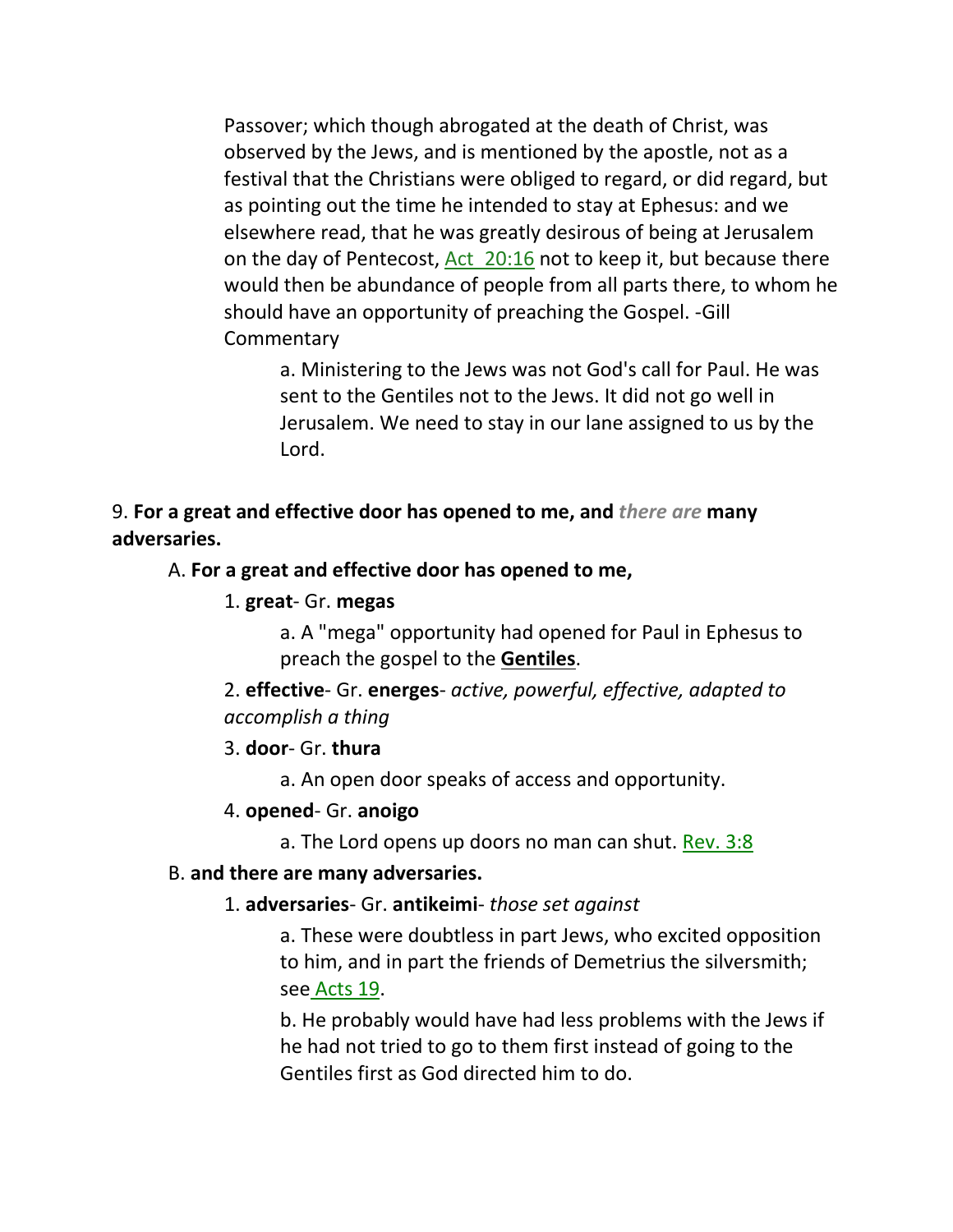10. **And if Timothy comes, see that he may be with you without fear; for he does the work of the Lord, as I also** *do.*

A. **And if Timothy comes,**

- 1. **Timothy** *means one who honors God*
- 2. **comes** Gr. **erchomai**

### B. **see that he may be with you without fear;**

- 1. **see** Gr. **blepo**
- 2. **fear** Gr. **aphobos**

a. It is apparent that Timothy dealt with fear in his life and ministry. Paul addresses this fear in 2 Tim. 1:7. Timothy's frequent stomach ailments may have been caused by this.  $1$ Tim. 5:23

## C. **for he does the work of the Lord,**

- 1. **does** Gr. **ergazomai** *works*
- 2. **work-** Gr. **ergon** *work*

a. Timothy worked the work. Many just talk about the work. Timothy worked the work.

D. **as I also do.**

1. **do**- Gr. **poieo**

## 11. **Let no man therefore despise him: but conduct him forth in peace, that he may come unto me: for I look for him with the brethren.**

## A. **Let no man therefore despise him:**

1. **man**- Gr. **tis**- *anyone*

2. **despise**- Gr. **exoutheneo**- *to make light of, set at naught, despise, treat with contempt and scorn*

a. This despising would be in reference to his young age. Paul in his letter to Timothy told him not to allow any to despise him for his youth. 1Ti 4:12

b. You can be young in age but mature in the faith if you started walking with Christ from your earliest childhood like Timothy did. 2 Tim. 3:15

c. We should not despise people for the age, sex, or color.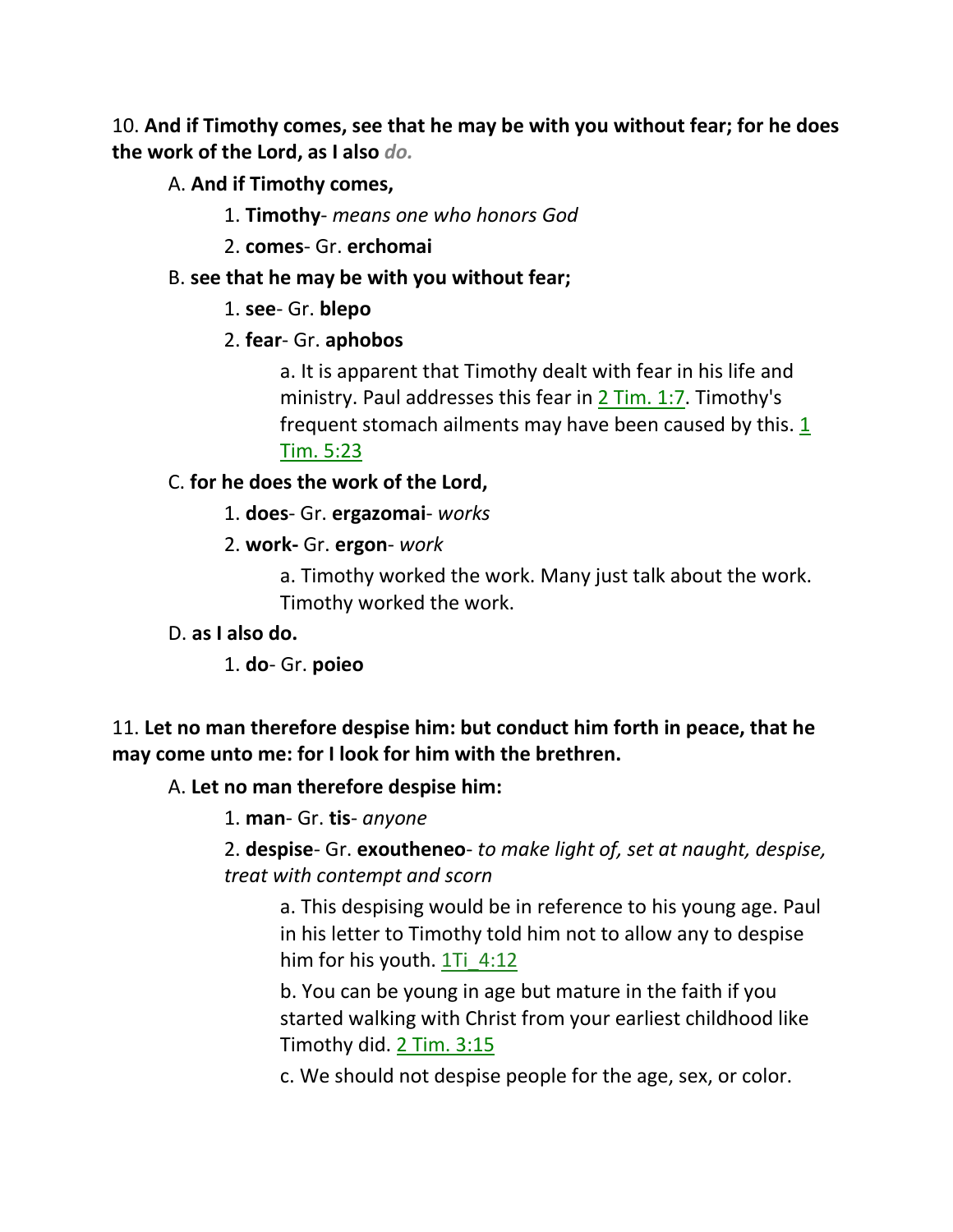## B. **but conduct him forth in peace,**

- 1. **conduct forth** Gr. **propempo** *to send forth*
- 2. **peace** Gr. **eirene**
	- a. This means doing him no harm in any way.
- C. **that he may come unto me:**
	- 1. **come** Gr. **erchomai**
- D. **for I look for him with the brethren.**
	- 1. **look-** Gr. **ekdechomai** *to look for, expect, wait for, await*

a. Paul is showing his special care for his beloved son in the faith.

- 2. **brethren** Gr. **adelphos**
	- a. Fellow believers

12. **Now concerning** *our* **brother Apollos, I strongly urged him to come to you with the brethren, but he was quite unwilling to come at this time; however, he will come when he has a convenient time.** 

- A. **Now concerning our brother Apollos,**
	- 1. **brother** Gr. **adelphos**
	- 2. **Apollos** means *destroyer*

# B. **I strongly urged him to come to you with the brethren,**

## 1. **strongly urged**- Gr. **polus parakaleo**- *much exhortation*

a. This showed the humility and selflessness of Paul. Although there were some in the church at Corinth that preferred Apollos over him, he still thought it was best that Apollos go and minister there.

b. Ministers are not in competition with each other. We all are on the same team!

c. The fact that Paul did not command Apollos to go shows Apollos was not on Paul's ministry team under him. He was a separate ministry. We have no right to command those who are not under our authority.

- 2. **come** Gr. **erchomai**
- 3. **brethren** Gr. **adelphos**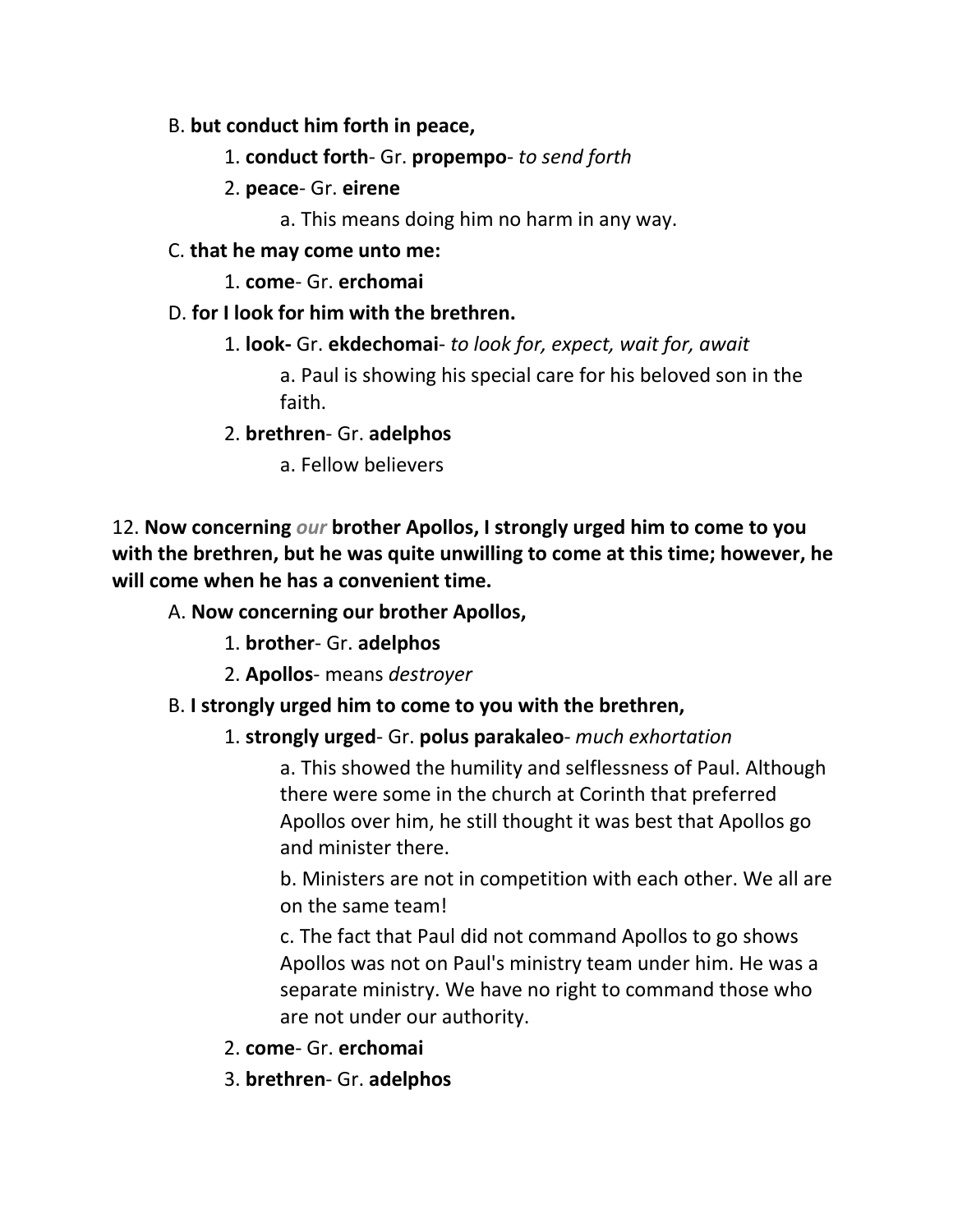a. This refers to Timothy and other brothers Paul would send with him.

## C. **but he was quite unwilling to come at this time,**

1. **unwilling**- Gr. **pantos ou**- *all no*

a. Apollos' reply to Paul's request was a complete no. This may have been because Apollos knew that there were divisions in the church that ran between him and Paul and he did not want to be some cult hero for some in the church. I hope this was the reason.

b. If there was no a godly reason for Apollos not wanting to go there it seems like Paul kind of threw Apollos under the bus here by telling them he did not want to go to them.

- 2. **come** Gr. **erchomai**
- 3. **time** Gr. **chronos**

## D. **however,**

## E. **he will come when he has convenient time.**

- 1. **come** Gr. **erchomai**
- 2. **convenient time** Gr. **eukaireo** *good season*

a. It was not a good season for Apollos to go when there was division in the church and some of it had to do with his ministry in relation to Paul's.

## 13. **Watch, stand fast in the faith, be brave, be strong.**

A. **Watch**- Gr. **gregoreuo**- *metaphorically give strict attention to, be cautious, active*

## B. **stand fast in the faith,**

1. **stand fast**- Gr. **steko**- *stationary, fixed*

a. Sometimes you need to drive a "steko" into the Word and hang on!

## 2. **faith**- Gr. **pistis**- *firm persuasion*

a. The Word of God

## C. **be brave,**

- 1. **brave** Gr. **andrizomai** *to act manly*
	- a. Don't allow yourselves to be swayed by the peer pressure of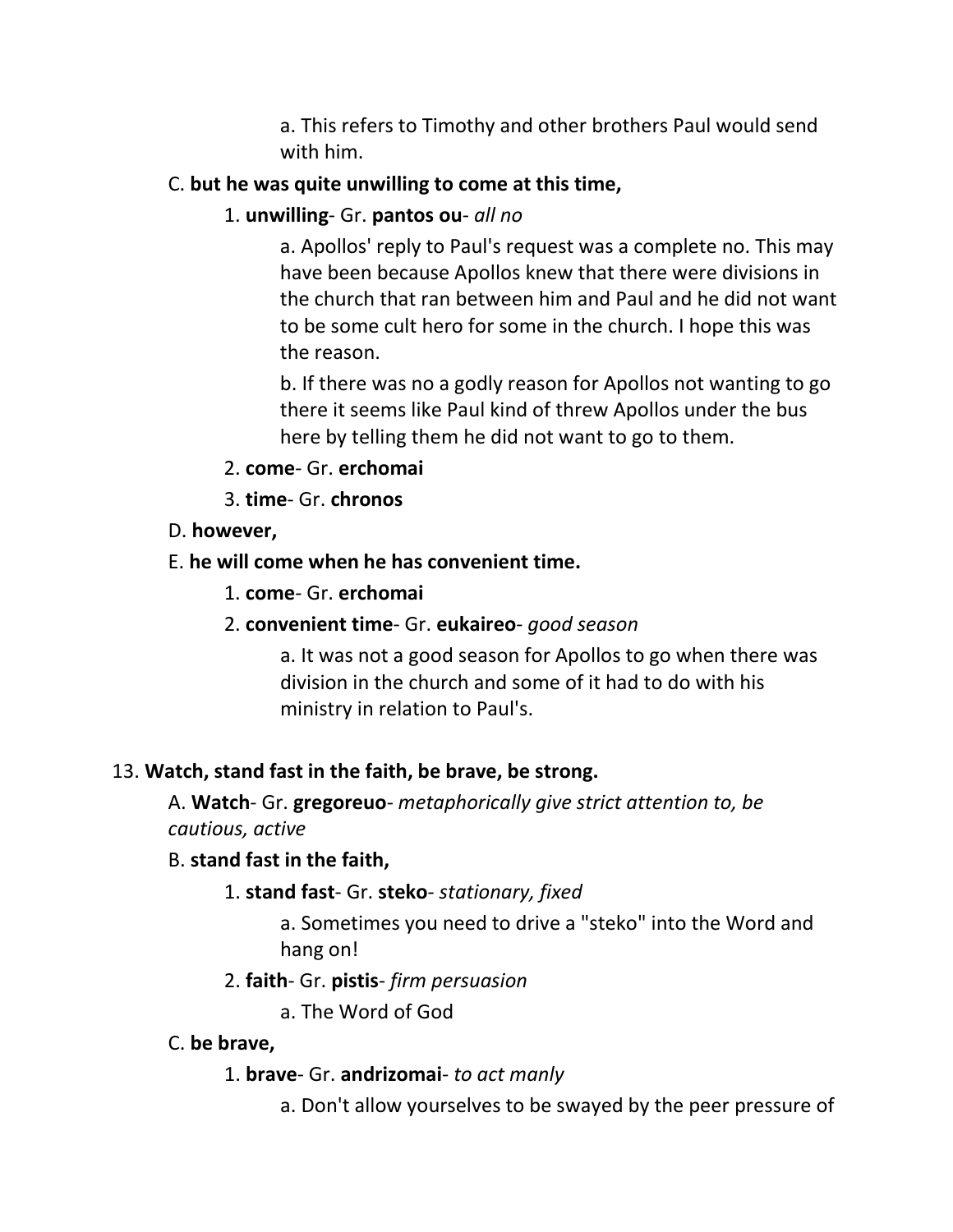man or give in to those peddling false doctrine. We need to be delivered from the fear of man. When you fear God you will fear no other.

#### D. **be strong**

#### 1. **strong**- Gr. **kratioo**- *to exercise ruling power*

1. We need to have self-control. This is something the Corinthians were sadly lacking in.

#### 14. **Let all** *that* **you** *do* **be done with love.**

A. **all**- Gr. **pas**

#### B. **done**- Gr. **ginomai**- *come to be, start being done*

#### C. **love**- Gr. **agape**

1. This is a great principle for church and personal life. The actions that Paul corrects in this letter were not done out of love for others but out of selfishness.

## 15. **I urge you, brethren—you know the household of Stephanas, that it is the firstfruits of Achaia, and** *that* **they have devoted themselves to the ministry of the saints—**

#### A. **I urge you,**

#### 1. **urge**- Gr. **parakaleo**- *to exhort*

a. The NT is based upon loving exhortation, not harsh commands.

#### B. **brethren**- Gr. **adelphos**

1. This is the last of the many times he uses this term in introduction to an exhortation. He does it 27 times in this book!

#### C. **you know the household of Stephanas,**

#### 1. **know**- Gr. **eido**- *see, to know by seeing*

a. Paul now points out an example of what he just said about doing all things in love. The household of Stephanas was a living example before them of doing all things with love and humility. Paul is saying to follow their lead.

- 2. **household** Gr. **oikia**
- 3. **Stephanas** Gr. **crowned**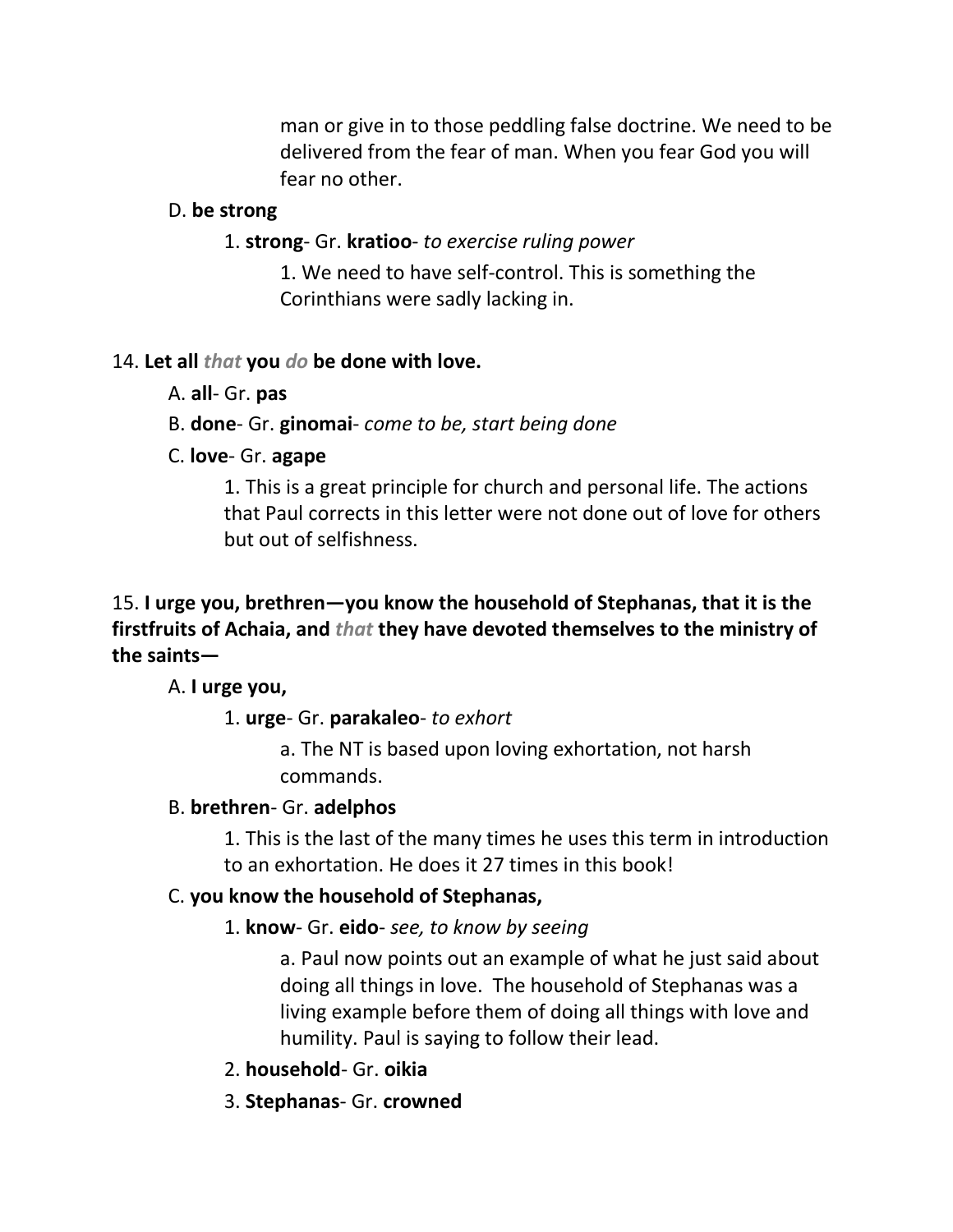- a. We rule by serving. Matt. 23:11
- b. We win by serving.

### D. **that it is the firstfruits of Achaia,**

### 1. **firstfruits**- Gr. **aparche**

a. Epaenetus could have been in this house. Paul mentions in Romans that he is of the firstfruits of Achaia. Rom\_16:5

2. **Achaia**

a. This is the region of Greece that Corinth was located.

## E. **and that they have devoted themselves to the ministry of the saints.**

### 1. **devoted**- Gr. **tasso**- *to appoint oneself, to arrange*

a. Many appoint themselves to take charge over people. This household appointed themselves to serve others. If everyone appointed themselves to serve others the church would be a wonderful place to be. However, many appoint themselves to lord it over others.

b. I love the KJV translation of this. It says they "addicted themselves" to serving! If you will make it a habit to serve people God will support your addiction!

## 2. **ministry**- Gr. **diakonia**- *serving, deaconing*

a. This is called servant leadership. It is leading by example, not commanding.

#### 3. **saints**- Gr. **hagios**- *holy ones*

## 16. **that you also submit to such, and to everyone who works and labors with** *us.*

#### A. **that you also submit to such,**

#### 1. **submit**- Gr. **hupotasso**- *to arrange oneself under, to appoint*

a. We see that the house of Stephanas arranged themselves in a servant's position. Here the Corinthians were to arrange themselves under those servant leaders.

b. The kingdom of God is to be run by servant leaders. We are to submit to those who are focused on serving others. This is a hallmark of maturity- serving others. Immature believers seek to be served and ministered to.

c. We are to submit to leadership over us and not cause them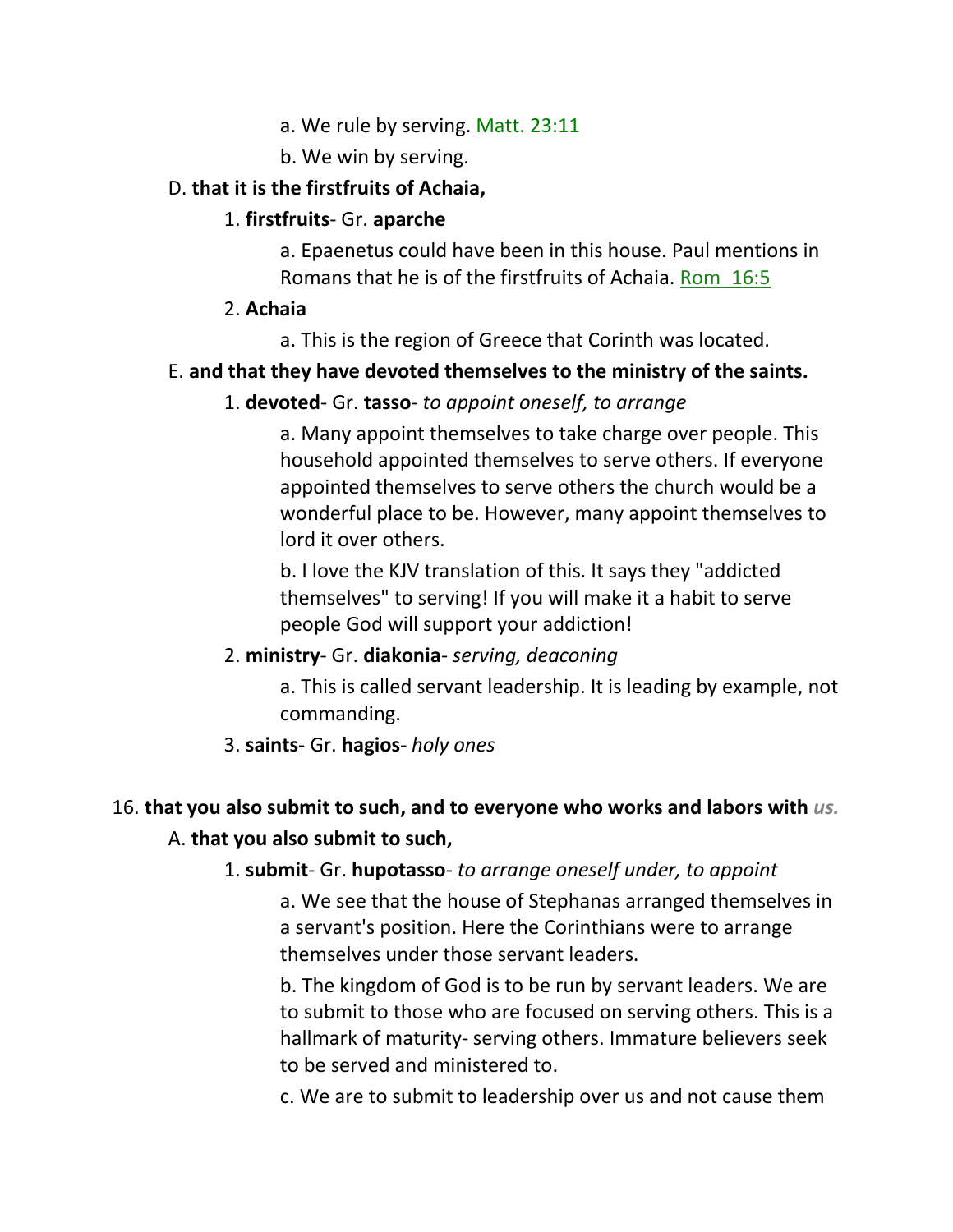grief in the process! Heb 13:17

## 2. **to such**

a. Servant leaders

## B. **and to everyone who works and labors with us.**

### 1. **everyone**

a. This was everyone that was on Paul's ministry team, including Timothy who he is about to send to them.

## 2. **works**- Gr. **sunergeo**

a. Ministry is spelled W-O-R-K!

## 3. **labors**- Gr. **kopiao**- *hard tiring work*

a. Ministry is hard work. If you don't have a mind to work, then don't go into ministry!

# 17. **I am glad about the coming of Stephanas, Fortunatus, and Achaicus, for what was lacking on your part they supplied.**

## A. **I am glad about the coming of Stephanas,**

1. **glad**- Gr. **chairo**- *joy, gladness, to rejoice*

a. It would have been very refreshing to see these friendly faces bearing gifts and supplies, especially, since he was facing such opposition in Ephesus.

## 2. **coming**- Gr. **parousia**- *arrival, appearance*

a. This word connotates that this was a surprise visit that Paul had not expected. It does not say they were sent by the church or that Paul had summoned them.

b. Apparently, these men just wanted to surprise Paul by visiting him. They might have felt bad that the church had not blessed him financially and they decided to go and make up for that by bringing an offering from among them.

## 3. **Stephanas**- *crowned*

a. This man was one of the most trusted men in Corinth.

## B. **Fortunatus**- *means fortunate, one blessed*

1. If he was according to the meaning of his name, he was well off and blessed. He just wanted to bless Paul.

C. **Achaicus**-*means one that comes from Achaia*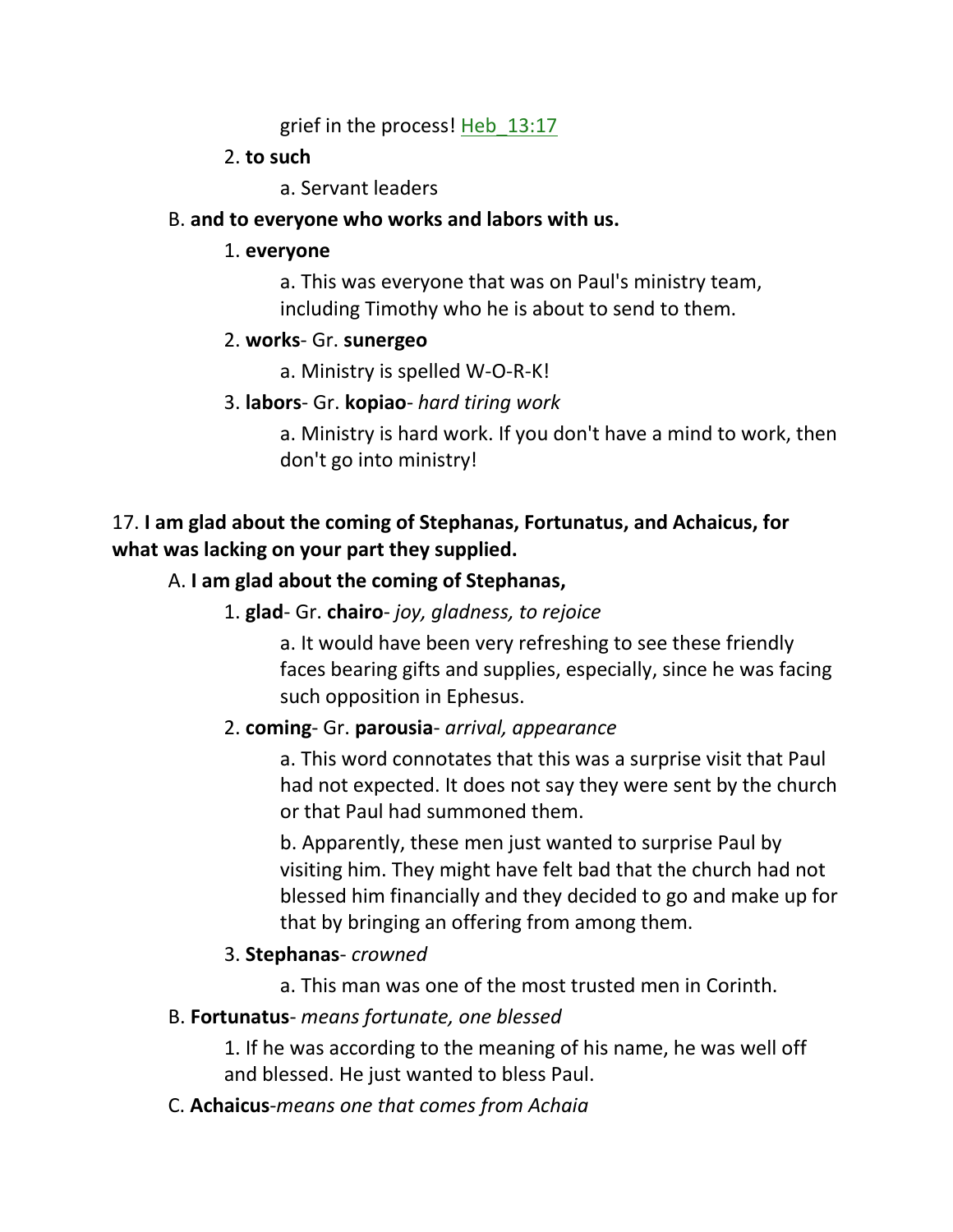## D. **for what was lacking on your part they supplied**

## 1. **lacking**- Gr. **husterema**

a. This was a gentle rebuke because the Corinthians had given Paul nothing while he was with them.

## 2. **on your part**

a. They should have done their part when Paul was there, but they did not. These good hearted men made up for that.

b. Some people will not respect or bless you for your work, but there will be a few that will that often make up for those who do not.

# 3. **supplied**- Gr. **anapleroo**- *to fill up*

a. The Philippian church did this as well. Phil. 4:18

b. Paul exhorts this church to love and service. He uses the house of Stephanas and these two other men as examples in order to follow and emulate.

# 18. **For they refreshed my spirit and yours. Therefore acknowledge such men.**

## A. **For the refreshed my spirit and yours**

## 1. **refreshed**- Gr. **anapauo**- *repose, to refresh*

a. These three men who came to minister to Paul remind me of three of David's mighty men who heard his request for water from the well at Bethlehem and fought their way through enemy lines and returned with the water. 2 Samuel 23:15-17

b. These three mighty men took it upon themselves to come and bless Paul when he needed it the most!

c. Paul also says this of on other man: **Onesiphorus** 2 Tim. 1:16

## 2. **spirit**- Gr. **pneuma**

a. This is used as we would use it when you say something lifted your spirit.

## 3. **yours**

a. The Corinthian church

## B. **therefore acknowledge such men**

1. **acknowledge**- Gr. **epiginosko-** *to make a thing a subject of*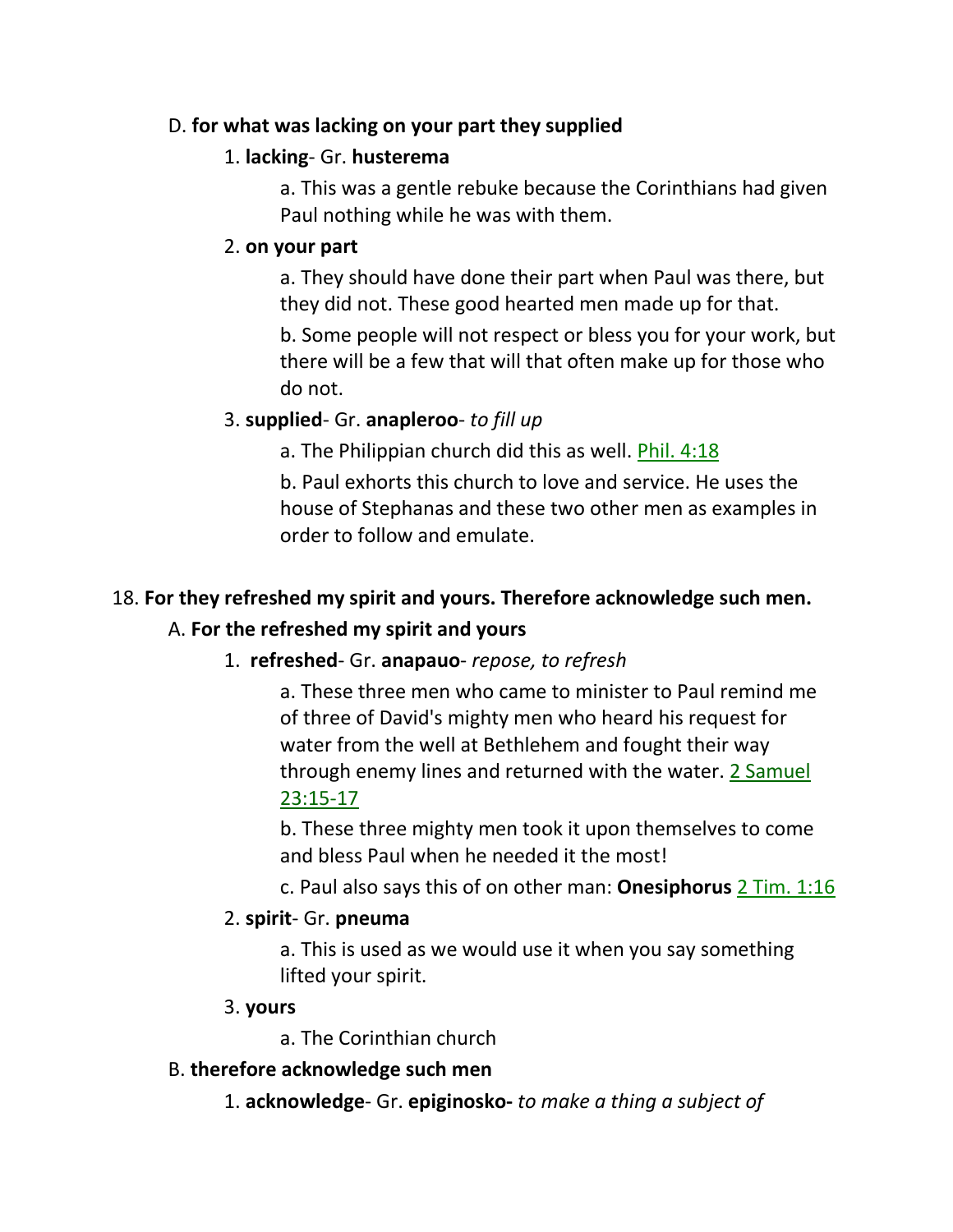*observation; to have one's character discerned and acknowledged* a. Such men should be noted and praised publicly.

2. **men**- Gr. **toioutos**- *such ones*

# 19. **The churches of Asia greet you. Aquila and Priscilla greet you heartily in the Lord, with the church that is in their house.**

## A. **The churches of Asia greet you.**

## 1. **churches of Asia**

a. This would include the church of Ephesus and possibly the other churches found in Rev. 1-3.

2. **greet**- Gr. **aspazomai**- *to embrace*

## B. **Aquila and Priscilla greet you heartily in the Lord,**

- 1. **Aquila** *means an eagle*
- 2. **Priscilla** *means ancient*

a. These two were helpers of Paul and actually taught Apollos the way of the Lord more perfectly. Acts 18:26

3. **heartily**- Gr. **polus**- *much*

## C. **with the church that is in their house.**

## 1. **church**- Gr. **ekklesia**

a. House churches were prevalent in the early church. One of the reasons was because there was a lack of public building available to be used for larger gatherings.

## 2. **house**- Gr. **oikos**

a. Some teach that the only scriptural form for a church is a house church. This is not the case. Paul met publicly and from house to house. Acts 20:20

## 20. **All the brethren greet you. Greet one another with a holy kiss.**

## A. **All the brethren greet you.**

## 1. **all the brethren**

a. This is all the church members in Ephesus.

- 2. **greet** Gr. **aspazomai** *to embrace*
- B. **Greet one another with a holy kiss.**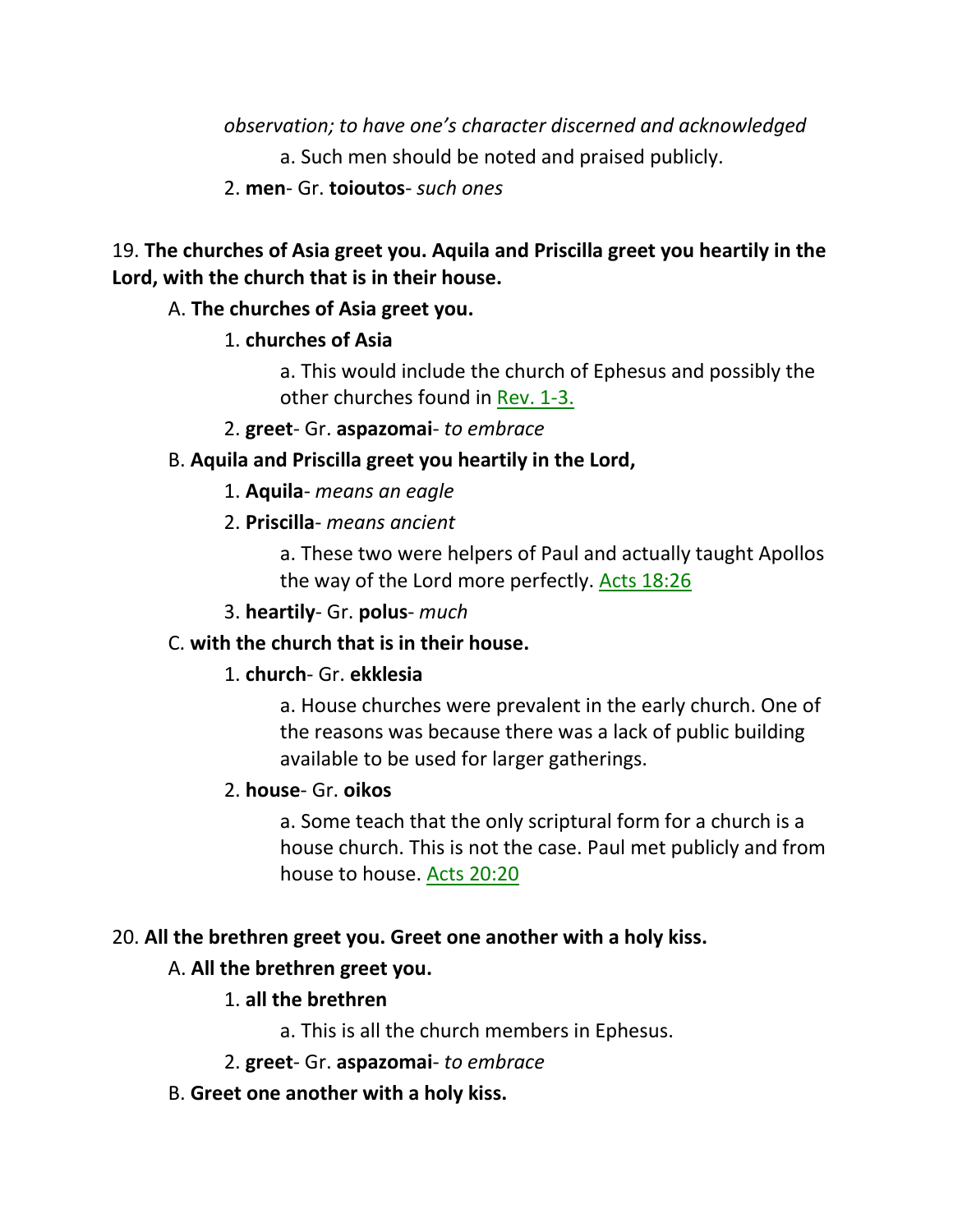## 1. **holy**- Gr. **hagios**

a. This is a key word here. Because unholy kissing became a problem this practice ceased to be used later in church history.

## 2. **kiss**- Gr. **philema**

a. The "holy kiss"  $(1Co<sub>16:20</sub>)$  was a common mode of greeting, the men kissing the men and the women kissing the women (Rom\_16:16; 2Co\_13:12; 1Th\_5:26; 1Pe\_5:14). If Paul were writing to Western churches, he would say, "Shake hands with one another." -Warren Wiersbe

b. This was a cultural thing like wearing head coverings were for women. In our culture this would not be appropriate or received well! A handshake will do.

## 21. **The salutation with my own hand—Paul's.**

## A. **The salutation with my own hand**

- 1. **salutation** Gr. **aspasmos** *a greeting*
- 2. **hand** Gr. **cheir**
	- a. In his own handwriting

## B. **Paul's**

1. Paul is clarifying that he is the author of this letter although others penned it. He added his own salutation in his own handwriting to authenticate it as coming from him.

# 22. **If anyone does not love the Lord Jesus Christ, let him be accursed. O Lord, come!**

## A. **If anyone does not love the Lord Jesus Christ,**

## 1. **love**- Gr. **agape**

## 2. **the Lord Jesus Christ**

a. Using both His divine name and earthly name. One must love Jesus Christ as both divine and as a man in order to be saved.

## B. **let him be accursed**

1. **accursed**- Gr. **anathema**- *given up or devoted to destruction for God's sake (Sept.: Num\_21:1-3; Deu\_13:16-18); therefore, given up to*